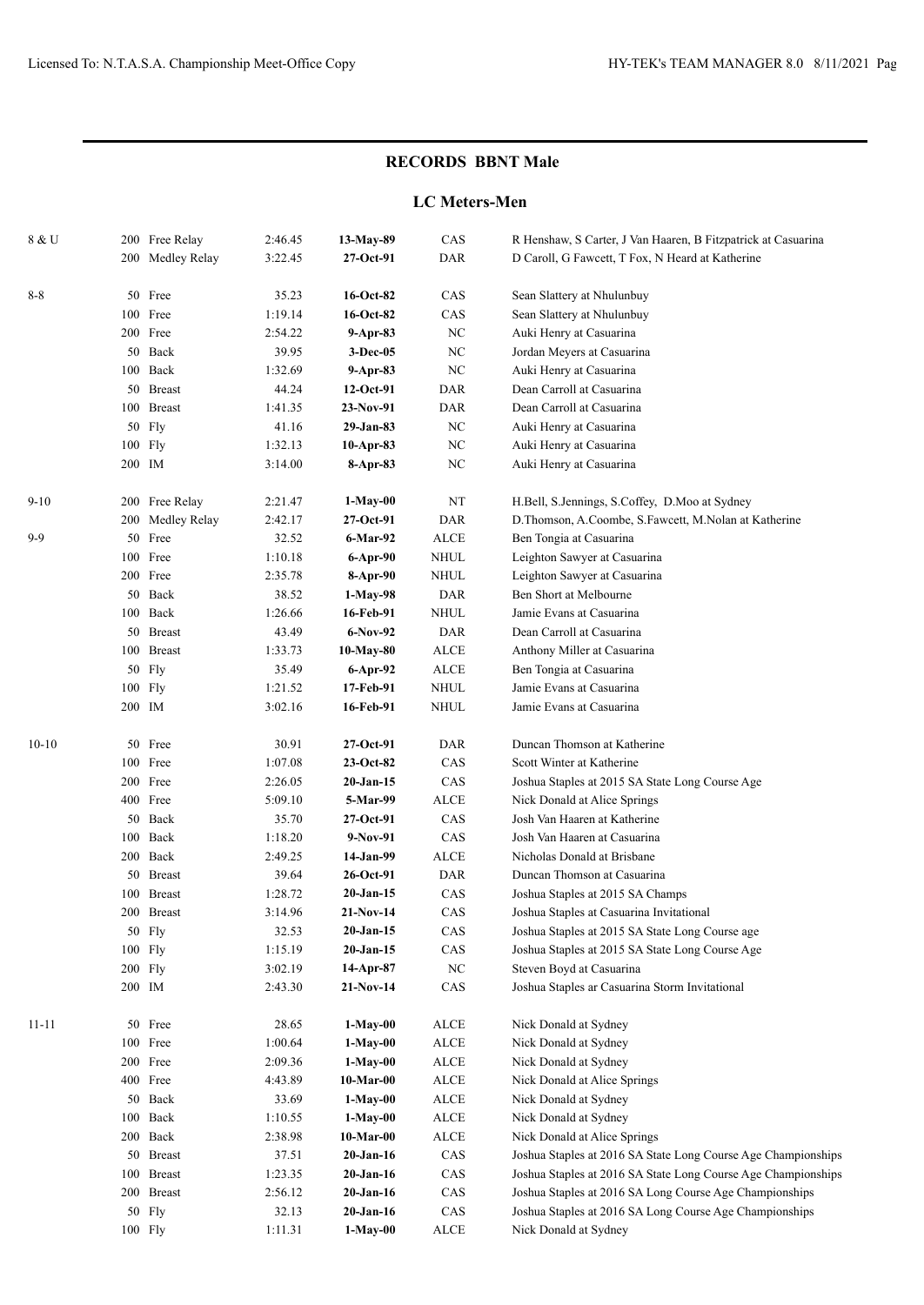| <b>RECORDS BBNT Male</b> |           |                     |                    |                            |             |                                                                      |
|--------------------------|-----------|---------------------|--------------------|----------------------------|-------------|----------------------------------------------------------------------|
| $11 - 11$                | 200 Fly   |                     | 2:38.05            | 10-Mar-00                  | ALCE        | Nick Donald at Alice Springs                                         |
|                          | 200 IM    |                     | 2:30.59            | 1-May-00                   | <b>ALCE</b> | Nick Donald at Sydney                                                |
| $11 - 12$                |           | 200 Free Relay      | 2:02.94            | 3-Dec-16                   | CAS         | J Staples, J Bolgar, F White, J Selvey at Cas Invitational           |
|                          |           | 200 Medley Relay    | 2:19.85            | 3-Dec-16                   | CAS         | J Bolgar, J Staples, F White, J Selvey at Cas Invitational           |
| 12 & U                   |           | 200 Free Relay      | 2:02.01            | $24-Oct-20$                | DAR-NT      | Darwin<br>S. Gee, P. Brown, L. Rieck, R. Fulmanski                   |
|                          |           | 200 Medley Relay    | 2:21.48            | 3-Dec-16                   | CAS         | J Bolgar, J Staples, F White, J Selvey at Casuarina Invitational     |
| $12 - 12$                |           | 50 Free             | 27.34              | $18-Apr-95$                | ALCE        | Ben Tongia at Adelaide                                               |
|                          |           | 100 Free            | 59.84              | 8-Mar-02                   | <b>DAR</b>  | Ben Short at Casuarina                                               |
|                          |           | 200 Free            | 2:08.19            | 7-Jan-02                   | DAR         | Ben Short Qld at Brisbane                                            |
|                          |           | 400 Free            | 4:33.21            | $9-Apr-02$                 | DAR         | Ben Short at Sydney                                                  |
|                          |           | 800 Free            | 9:37.06            | $18-Jan-17$                | CAS         | Joshua Staples at 2017 SA LC Championships                           |
|                          | 1500 Free |                     | 18:43.16           | $22-Oct-05$                | ALCE        | Zac Dalby at Katherine                                               |
|                          |           | 50 Back             | 32.38              | 16-May-07                  | NT          | Robert Gerlach at Casuarina                                          |
|                          |           | 100 Back            | 1:09.51            | $13-Nov-93$                | CAS         | Josh Van Haaren at Casuarina                                         |
|                          |           | 200 Back            | 2:28.90            | $9-Apr-02$                 | DAR         | Ben Short at Sydney                                                  |
|                          |           | 50 Breast           | 34.85              | $18-Jan-17$                | CAS         | Joshua Staples at 2017 SA LC Championships                           |
|                          | 100       | <b>Breast</b>       | 1:15.59            | $18-Jan-17$                | CAS         | Joshua Staples at 2017 SA LC Championships                           |
|                          |           | 200 Breast          | 2:44.13            | $18-Jan-17$                | CAS         | Joshua Staples at 2017 SA LC Championships                           |
|                          |           | 50 Fly              | 29.49              | 25-Feb-95                  | ALCE        | Ben Tongia at Alice Springs                                          |
|                          | $100$ Fly |                     | 1:02.88            | 19-Apr-95                  | ALCE        | Ben Tongia at Adelaide                                               |
|                          | $200$ Fly |                     | 2:30.70            | 9-Jan-95                   | ALCE        | Ben Tongia at Brisbane                                               |
|                          | 200 IM    |                     | 2:25.82            | $18-Jan-17$                | CAS         | Joshua Staples at 2017 SA LC Championships                           |
|                          | 400 IM    |                     | 5:13.28            | 18-Jan-17                  | CAS         | Joshua Staples at 2017 SA LC Championships                           |
| $13 - 13$                |           | 50 Free             | 25.49              | 7-Apr-96                   | ALCE        | Ben Tongia at Brisbane                                               |
|                          |           | 100 Free            | 56.70              | 9-Jan-96                   | ALCE        | Ben Tongia at Brisbane                                               |
|                          |           | 200 Free            | 2:04.39            | $21-Apr-18$                | CAS         | Flynn White at 2018 GHF Australian Age Championships                 |
|                          |           | 400 Free            | 4:18.84            | $25-Apr-18$                | CAS         | Flynn White at 2018 GHF Australian Age Championships                 |
|                          |           | 800 Free            | 9:01.13            | $21-Apr-18$                | CAS         | Flynn White at 2018 GHF Australian Age Championships                 |
|                          | 1500 Free |                     | 18:15.59           | $29-Oct-93$                | NC          | Cameron Zerner at Katherine                                          |
|                          |           | 50 Back<br>100 Back | 29.28              | $1-Nov-08$                 | PALM        | Robert Gerlach at Casuarina<br><b>Ben Short Brisbane</b>             |
|                          |           | 200 Back            | 1:04.78<br>2:16.29 | $29$ -Apr-03               | CAS<br>CAS  | Ben Short Brisbane                                                   |
|                          |           | 50 Breast           | 33.55              | 30-Apr-03<br>$20 - Jan-11$ | PALM        | Ayrton Innes at SA Champs                                            |
|                          |           | 100 Breast          | 1:13.54            | 18-Apr-11                  | TES         | SAMUEL WALKER at 2011 Australian Age Championships                   |
|                          |           | 200 Breast          | 2:39.42            | 18-Apr-11                  | TES         | SAMUEL WALKER at 2011 Australian Age Championships                   |
|                          |           | 50 Fly              | 27.46              | 24-Feb-96                  | <b>ALCE</b> | Ben Tongia at Alice Springs                                          |
|                          | $100$ Fly |                     | 1:00.63            | 8-Apr-96                   | <b>ALCE</b> | Ben Tongia at Brisbane                                               |
|                          | 200 Fly   |                     | 2:24.73            | $16$ -Jan-18               | CAS         | Flynn White at 2018 SA State LC Championships                        |
|                          | 200 IM    |                     | 2:22.65            | $19-Apr-06$                | ALCE        | Zac Dalby at Brisbane                                                |
|                          | 400 IM    |                     | 5:16.52            | 9-Mar-06                   | <b>ALCE</b> | Zac Dalby at Casuarina                                               |
| $13 - 14$                |           | 200 Free Relay      | 1:45.89            | 4-Dec-08                   | NT          | R Gerlach, J Netherway, M Ward, A Stutz at Canberra                  |
|                          |           | 200 Medley Relay    | 1:58.89            | 5-Dec-08                   | NT          | R Gerlach, M Ward, S Niewenhoven, J Netherway at Canberra            |
| 13 & 0                   |           | 200 Free Relay      | 1:41.61            | 9-Feb-18                   | DAR         | R. Blenkinship, N. Wecker, S. O'Brien, G Romano                      |
|                          |           | 200 Medley Relay    | 1:54.87            | 18-Mar-95                  | ALCE        | J Van Haaren, T Krikke, K Taylor, M Tongia at Casuarina              |
| 14-14                    |           | 50 Free             | 24.35              | 13-Mar-98                  | <b>ALCE</b> | Luke Van Haaren at Casuarina                                         |
|                          |           | 100 Free            | 54.45              | $3-Apr-97$                 | <b>ALCE</b> | Ben Tongia at Sydney                                                 |
|                          |           | 200 Free            | 2:03.31            | $27-Apr-19$                | NT          | Flynn White at Arafura Games 2019                                    |
|                          |           | 400 Free            | 4:17.57            | $16-Apr-19$                | CAS         | Flynn White at 2019 Hancock Prospecting Australian Age Championships |
|                          |           | 800 Free            | 8:54.62            | 15-Apr-19                  | CAS         | Flynn White at 2019 HP Australian Age Championships                  |
|                          | 1500 Free |                     | 17:21.05           | 26-Mar-89                  | NC          | Scott Bretherton at Perth                                            |
|                          |           | 50 Back             | 29.09              | 5-Dec-08                   | PALM        | Robert Gerlach at Canberra                                           |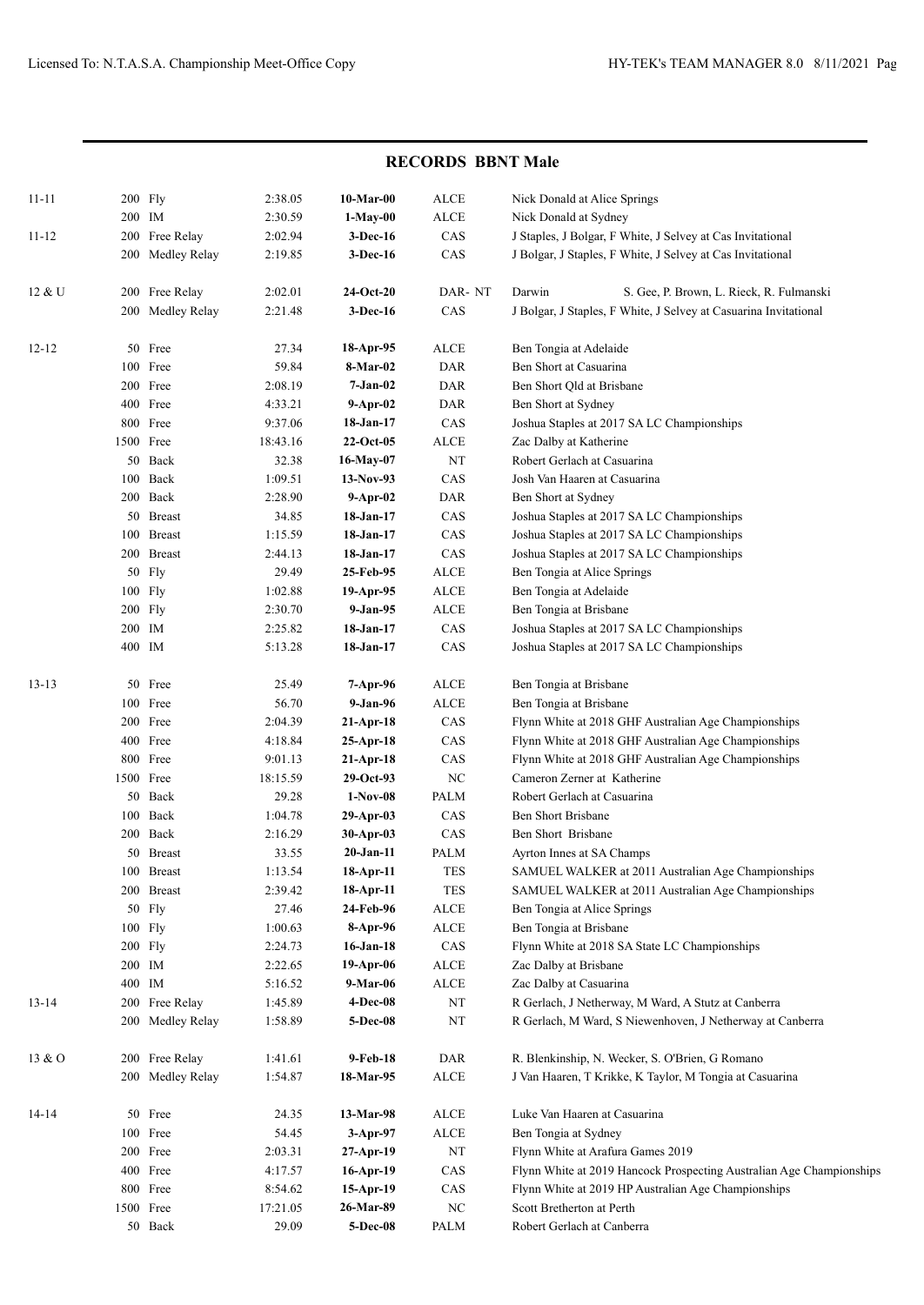|           |      |               |          |              | $\sim$      |                                                                    |
|-----------|------|---------------|----------|--------------|-------------|--------------------------------------------------------------------|
| $14 - 14$ |      | 100 Back      | 1:01.19  | $12-May-09$  | PALM        | Robert Gerlach at Casuarina                                        |
|           | 200  | Back          | 2:14.50  | 13-Apr-09    | PALM        | Robert Gerlach at Sydney                                           |
|           |      | 50 Breast     | 32.64    | 24-Nov-96    | <b>ALCE</b> | Ben Tongia at Casuarina.                                           |
|           | 100  | <b>Breast</b> | 1:11.63  | $17-Jan-91$  | NC          | Daniel Lee at Brisbane                                             |
|           | 200  | <b>Breast</b> | 2:34.18  | 30-Mar-91    | NC          | Daniel Lee at Sydney                                               |
|           | 50   | Fly           | 27.33    | 25-Jan-97    | ALCE        | Ben Tongia at Adelaide                                             |
|           | 100  | Fly           | 58.05    | 30-Mar-97    | <b>ALCE</b> | Ben Tongia at Sydney                                               |
|           | 200  | Fly           | 2:12.12  | 31-Mar-97    | <b>ALCE</b> | Ben Tongia at Sydney                                               |
|           | 200  | IM            | 2:15.93  | $11-Apr-07$  | <b>ALCE</b> | Zac Dalby at Perth                                                 |
|           |      | 400 IM        | 4:58.74  | 16-May-07    | $_{\rm NT}$ | Zac Dalby at Casuarina                                             |
| $15 - 15$ | 50   | Free          | 24.13    | $1-Apr-98$   | ALCE        | Luke Van Haaren at Adelaide                                        |
|           | 100  | Free          | 53.55    | 8-Jan-01     | NHUL        | Luke Hutchinson at Brisbane                                        |
|           | 200  | Free          | 1:58.26  | 3-Feb-80     | CAS         | Graeme McGufficke at Adelaide                                      |
|           | 400  | Free          | 4:09.21  | 15-Feb-80    | CAS         | Graeme McGufficke at Hobart                                        |
|           | 800  | Free          | 8:45.62  | 14-Apr-04    | <b>ALCE</b> | Troy Taylor at Perth                                               |
|           | 1500 | Free          | 16:39.58 | 14-Apr-04    | ALCE        | Troy Taylor at Perth                                               |
|           | 50   | Back          | 28.99    | 21-Jan-10    | <b>PALM</b> | Robert Gerlach at Adelaide                                         |
|           | 100  | Back          | 1:01.95  | $24-Jan-10$  | <b>PALM</b> | Robert Gerlach at Adelaide                                         |
|           | 200  | Back          | 2:12.04  | $21-Apr-92$  | NC          | Michael Harrison at Adelaide                                       |
|           | 50   | <b>Breast</b> | 32.08    | 1-May-00     | NHUL        | Luke Hutchinson Sydney                                             |
|           | 100  | <b>Breast</b> | 1:07.83  | 19-Apr-92    | NC          | Daniel Lee at Adelaide                                             |
|           | 200  | <b>Breast</b> | 2:28.06  | $20$ -Apr-92 | NC          | Daniel Lee at Adelaide                                             |
|           | 50   | Fly           | 26.39    | 13-May-97    | <b>ALCE</b> | Ben Tongia at Casuarina                                            |
|           | 100  | Fly           | 59.23    | 8-Jan-01     | ALCE        | Ross Pearce at Brisbane                                            |
|           | 200  | Fly           | 2:10.12  | 8-Jan-01     | ALCE        | Ross Pearce at Brisbane                                            |
|           | 200  | IM            | 2:14.25  | 8-Jan-01     | NHUL        | Luke Hutchinson at Brisbane                                        |
|           | 400  | IM            | 4:56.13  | 4-Jan-04     | <b>ALCE</b> | Troy Taylor at Brisbane                                            |
| $15-16$   | 200  | Free Relay    | 1:47.20  | 1-Dec-08     | NT          | J Barnes, J Mitchener, M Barker, A Halliwell at Canberra           |
|           | 200  | Medley Relay  | 1:58.53  | 28-Apr-19    | NT          | N Wecker, D Culgan, S Wanigasekara, L Devlin at Arafura Games 2019 |
| $16-16$   | 50   | Free          | 24.49    | 13-Apr-88    | DAR         | Ian Van Der Wal at Casuarina                                       |
|           | 100  | Free          | 52.12    | 5-Apr-88     | DAR         | Ian Van Der Wal at Brisbane                                        |
|           | 200  | Free          | 1:55.18  | 28-Feb-81    | CAS         | Graeme McGufficke at Adelaide                                      |
|           | 400  | Free          | 4:00.84  | 27-Feb-81    | CAS         | Graeme McGufficke at Adelaide                                      |
|           |      | 800 Free      | 8:27.35  | 1-Mar-81     | CAS         | Graeme McGufficke at Adelaide                                      |
|           |      | 1500 Free     | 16:34.01 | 12-Feb-05    | ALCE        | Troy Taylor at Marriott 1                                          |
|           | 50   | Back          | 28.60    | $24-Jan-13$  | CAS         | Harrison Oakhill at SA LC Champs                                   |
|           | 100  | Back          | 1:01.19  | $24-Jan-13$  | CAS         | Harrison Oakhill at SA LC Champs                                   |
|           | 200  | Back          | 2:10.07  | 21-Feb-81    | CAS         | Graeme McGufficke at Perth                                         |
|           |      | 50 Breast     | 31.13    | $27-Apr-93$  | NC          | Daniel Lee at Casuarina                                            |
|           | 100  | <b>Breast</b> | 1:05.99  | $13-Apr-93$  | NC          | Daniel Lee at Brisbane                                             |
|           |      | 200 Breast    | 2:26.80  | $14$ -Apr-93 | NC          | Daniel Lee at Brisbane                                             |
|           |      | 50 Fly        | 26.67    | 31-Oct-87    | DAR         | Ian Vander Wal at Casuarina                                        |
|           |      | 100 Fly       | 57.21    | $4$ -Apr-88  | DAR         | Ian Vander Wal at Brisbane                                         |
|           |      | 200 Fly       | 2:08.57  | 14-Apr-93    | $\rm NC$    | Micheal Harrison at Brisbane                                       |
|           |      | 200 IM        | 2:11.84  | 22-Feb-81    | CAS         | Graeme McGufficke at Perth                                         |
|           |      | 400 IM        | 4:41.41  | 28-Feb-81    | CAS         | Graeme McGufficke at Adelaide                                      |
| $17 - 17$ |      | 50 Free       | 24.13    | 5-Aug-89     | DAR         | Ian Van Der Wal at Perth                                           |
|           |      | 100 Free      | 51.54    | 17-Dec-89    | DAR         | Ian Vander Wal at Adelaide                                         |
|           |      | 200 Free      | 1:55.57  | $8-Aug-81$   | CAS         | Graeme McGufficke at Australian Winter Championships, Brisbane     |
|           |      | 400 Free      | 4:01.76  | $8-Aug-81$   | CAS         | Graeme McGufficke at Australian Winter Championships, Brisbane     |
|           |      | 800 Free      | 8:19.64  | 7-Aug-81     | CAS         | Graeme McGufficke at Australian Winter Championships, Brisbane     |
|           |      | 1500 Free     | 15:54.14 | $9-Aug-81$   | $\rm CAS$   | Graeme McGufficke at Australian Winter Championships, Brisbane     |
|           |      | 50 Back       | 28.71    | 8-Jan-21     | $\rm CAS$   | Damian Culgan at 2021 SA Country Championships                     |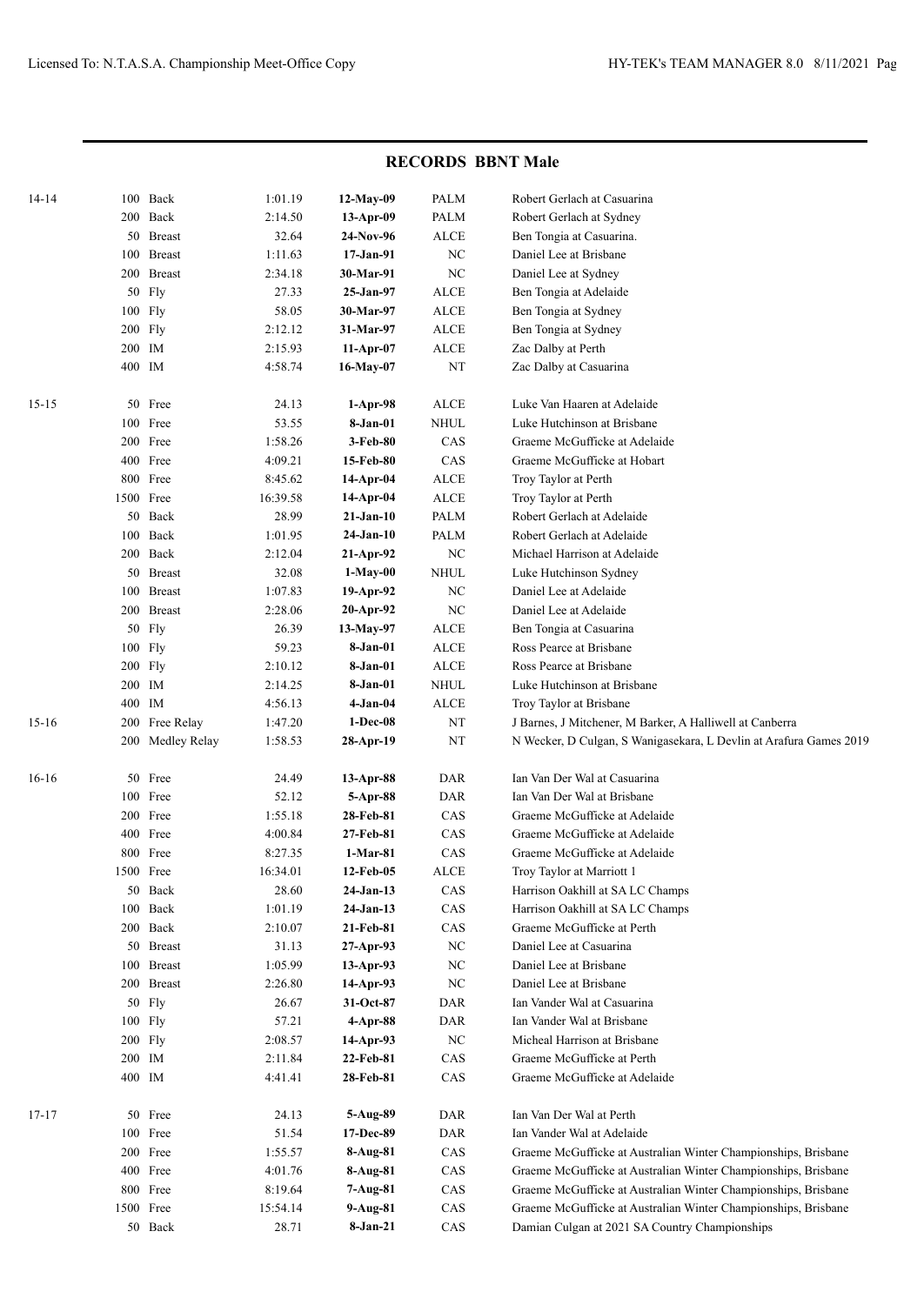| $17 - 17$ | 100    | Back             | 1:02.84  | 28-Nov-83      | $_{\mathrm{NC}}$ | Michael Harrison at Casuarina                                   |
|-----------|--------|------------------|----------|----------------|------------------|-----------------------------------------------------------------|
|           |        | 200 Back         | 2:14.43  | 31-Mar-91      | $_{\mathrm{NC}}$ | Sean Slattery at Sydney                                         |
|           |        | 50 Breast        | 30.65    | $20-Jan-15$    | <b>ALCE</b>      | Jayce Brown at 2015 SA Long Course Age Championships            |
|           | 100    | <b>Breast</b>    | 1:04.82  | 4-Apr-94       | $_{\mathrm{NC}}$ | Daniel Lee at Perth                                             |
|           | 200    | <b>Breast</b>    | 2:24.65  | 5-Apr-94       | $_{\mathrm{NC}}$ | Daniel Lee at Perth                                             |
|           | 50     | Fly              | 26.32    | 6-Dec-88       | <b>DAR</b>       | Ian Vander Wal at Sydney                                        |
|           |        | 100 Fly          | 56.66    | $3-Aug-89$     | <b>DAR</b>       | Ian Vander Wal at Perth                                         |
|           |        | 200 Fly          | 2:08.91  | $9 - Apr - 02$ | <b>ALCE</b>      | Ross Pearce at Sydney                                           |
|           |        | 200 IM           | 2:12.19  | 5-Apr-21       | DAR-NT           | Damian Culgan at 2021 Australian Age Championships              |
|           |        | 400 IM           | 4:39.87  | 8-Aug-81       | CAS              | Graeme McGufficke at Australian Winter Championships, Brisbane  |
| 17 & O    |        | 200 Free Relay   | 1:40.71  | $27-Apr-19$    | $_{\rm NT}$      | H Rose, T Foster, G Romano, R Blenkinship at Arafura Games 2019 |
|           |        | 200 Medley Relay | 1:54.87  | 18-Mar-95      | <b>ALCE</b>      | J Van Haaren, T Krikke, Kirk Taylor, Mark Tongia at Casuarina   |
|           |        | 50 Free          | 23.59    | $27-Apr-19$    | $\rm{NT}$        | Hamish Rose at Arafura Games 2019                               |
|           |        | 100 Free         | 51.25    | 28-Apr-91      | <b>DAR</b>       | Ian Van der Wal at Melbourne                                    |
|           |        | 200 Free         | 1:52.45  | $2-Oct-82$     | CAS              | Greame McGufficke at Sydney                                     |
|           |        | 400 Free         | 3:58.77  | $17-Jul-83$    | CAS              | Graeme McGufficke at USA                                        |
|           |        | 800 Free         | 8:19.64  | 7-Aug-81       | CAS              | Graeme McGufficke at Brisbane                                   |
|           |        | 1500 Free        | 15:48.10 | 25-Feb-84      | CAS              | Graeme McGufficke at Brisbane                                   |
|           |        | 50 Back          | 28.71    | 8-Jan-21       | CAS              | Damian Culgan at 2021 SA Country Championships                  |
|           |        | 100 Back         | 1:01.32  | 22-Feb-81      | CAS              | Graeme McGufficke at Perth                                      |
|           |        | 200 Back         | 2:10.07  | 21-Feb-81      | CAS              | Graeme McGufficke at Perth                                      |
|           | 50     | <b>Breast</b>    | 30.06    | 26-Nov-15      | <b>ALCE</b>      | Jayce Brown at 2015 PSG in Adelaide                             |
|           | 100    | <b>Breast</b>    | 1:04.82  | $4$ -Apr-94    | $_{\mathrm{NC}}$ | Daniel Lee at Perth                                             |
|           | 200    | <b>Breast</b>    | 2:24.65  | 5-Apr-94       | ${\rm NC}$       | Daniel Lee at Perth                                             |
|           | 50     | Fly              | 25.90    | 11-May-97      | <b>DAR</b>       | Ian Vander Wal at Casuarina                                     |
|           |        | 100 Fly          | 55.41    | 18-Apr-11      | <b>ALCE</b>      | ZAC DALBY at 2011 Australian Age Championships                  |
|           |        | 200 Fly          | 2:03.47  | 18-Apr-11      | ALCE             | ZAC DALBY at 2011 Australian Age Championships                  |
|           | 200 IM |                  | 2:11.84  | 22-Feb-81      | CAS              | Graeme McGufficke at Perth                                      |
|           |        | 400 IM           | 4:39.87  | $8-Aug-81$     | CAS              | Graeme McGufficke at Brisbane                                   |
|           | 200    | Free Relay       | 1:40.71  | 27-Apr-19      | NT               | H Rose, T Foster, G Romano, R Blenkinship at Arafura Games 2019 |
|           | 400    | Free Relay       | 3:49.34  | $29-Nov-15$    | NT               | T Noblett, C Blenkinship, J Brown, C Wilson at PSG in Adelaide  |
|           | 800    | Free Relay       | 8:48.95  | 5-Mar-20       | CAS-NT           | Casuarina<br>A. Materazzo, S. Wanigasekara, F. White, D. Culgan |
|           | 200    | Medley Relay     | 1:54.87  | 18-Mar-95      | <b>ALCE</b>      | J Van Haaren, T Krikke, Kirk Taylor, Mark Tongia at Casuarina   |
|           |        | 400 Medley Relay | 4:15.54  | $11-Mar-10$    | <b>DAR</b>       | M Barker, J Barnes, T Barnes, B Millard                         |
|           |        |                  |          |                |                  |                                                                 |